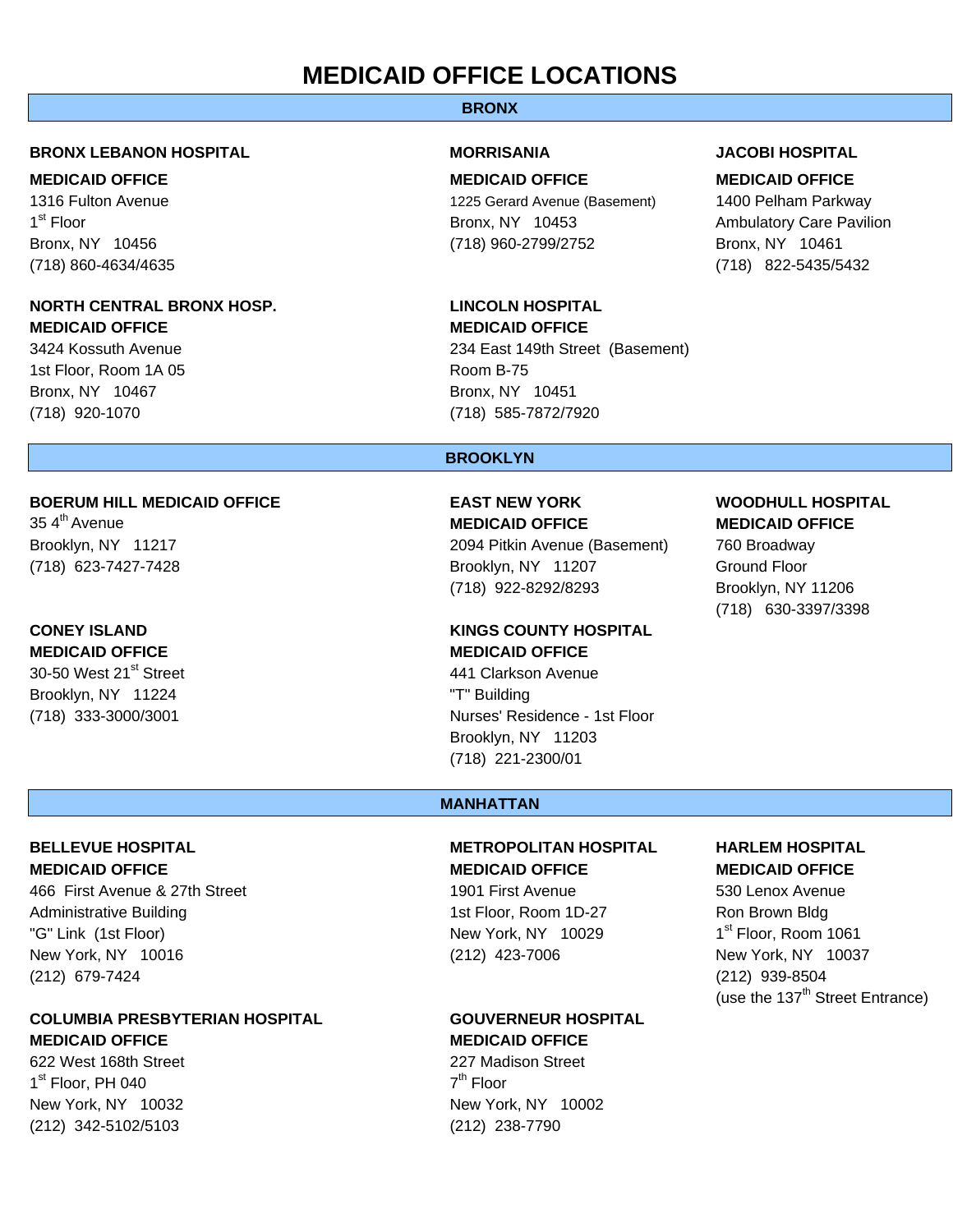### **QUEENS**

79-01 Broadway (Room D4-17) 219 Beach 59<sup>th</sup> Street 6th floor<br>Elmhurst, NY 11373 20<sup>nd</sup> Floor 2<sup>nd</sup> Floor Elmhurst, NY 11373  $2^{nd}$  Floor  $2^{nd}$  Floor Jamaica, NY 11435 (718) 476-5904 Far Rockaway, NY 11693 (718) 523-5699

**MEDICAID OFFICE** 165-08 88<sup>th</sup> Avenue<br>
79-01 Broadway (Room D4-17) 1888 19 Beach 59<sup>th</sup> Street 1994 165-08 88<sup>th</sup> Avenue (718) 634-6910

## **ELMHURST HOSPITAL ROCKAWAY JAMAICA MEDICAID OFFICE**

## **STATEN ISLAND**

## **STATEN ISLAND MEDICAID OFFICE**

215 Bay Street Staten Island, NY 10304 (718) 420-4660/4732